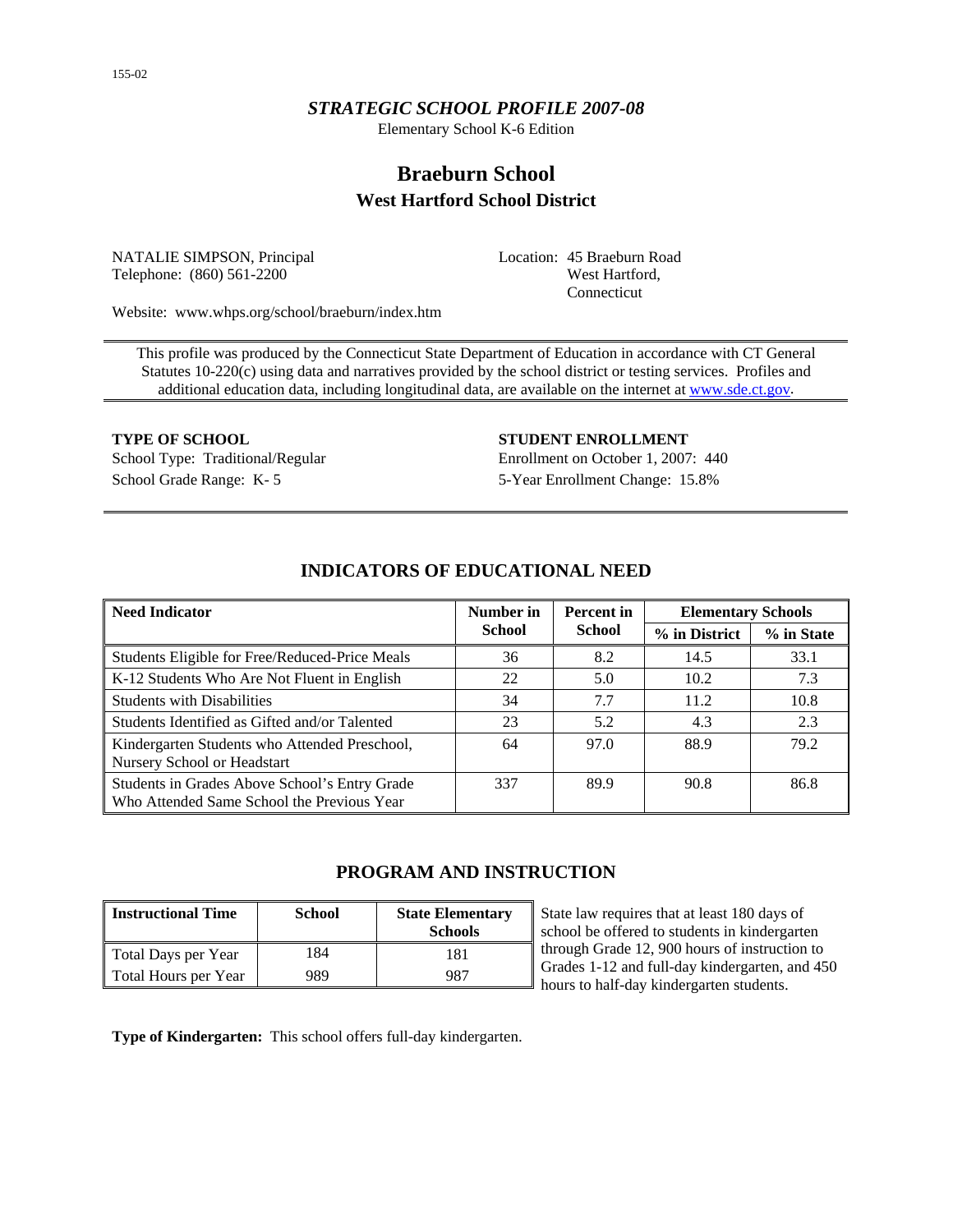| Average Class Size | <b>School</b> | <b>District</b> | <b>State</b> |
|--------------------|---------------|-----------------|--------------|
| Kindergarten       | 22.0          | 19.7            | 18.1         |
| Grade 2            | 19.0          | 20.7            | 19.3         |
| Grade 5            | 20.3          | วว 7            | 20.9         |

| <b>Estimated Hours of Instruction Per Year in Selected Subject Areas</b> |                   |              |  |  |  |
|--------------------------------------------------------------------------|-------------------|--------------|--|--|--|
| <b>Grade 5</b>                                                           | <b>School</b>     | <b>State</b> |  |  |  |
| Art                                                                      | 36                | 31           |  |  |  |
| <b>Computer Education</b>                                                | $\mathbf{\Omega}$ | 17           |  |  |  |
| English Language Arts*                                                   | 425               | 425          |  |  |  |
| Family and Consumer Science                                              | $\mathbf{\Omega}$ |              |  |  |  |
| Health                                                                   | 32                | 23           |  |  |  |
| Library Media Skills*                                                    | 18                | 18           |  |  |  |
| Mathematics*                                                             | 201               | 199          |  |  |  |
| Music                                                                    | 36                | 33           |  |  |  |
| <b>Physical Education</b>                                                | 54                | 40           |  |  |  |
| Science*                                                                 | 76                | 97           |  |  |  |
| Social Studies*                                                          | 75                | 92           |  |  |  |
| <b>Technology Education</b>                                              | 0                 | 1            |  |  |  |
| World Languages*                                                         | 36                | 10           |  |  |  |

#### **World Language**

Formal instruction (at least 1 hour per week) in Spanish starts in Grade 3 in this school. Statewide, 14.5% of elementary and middle schools that serve Grade 3 start world language instruction by this grade.

#### **Lunch**

An average of 30 minutes is provided for lunch during full school days.

\*Interdisciplinary Approach

| <b>Special Programs</b>                                                                                                 | <b>School</b> | <b>Elementary Schools</b> |              |
|-------------------------------------------------------------------------------------------------------------------------|---------------|---------------------------|--------------|
|                                                                                                                         |               | <b>District</b>           | <b>State</b> |
| % of K-12 Students in Bilingual Education Program or Receiving<br>English as a Second Language Services                 | 5.0           | 10.1                      | 7.1          |
| % of Identified Gifted and/or Talented Students Who Received<br><b>Services</b>                                         | 100.0         | 100.0                     | 78.6         |
| % of Special Education Students Attending This School Who Spent<br>Over 79% of Their Time with Their Non-Disabled Peers | 97.1          | 75.0                      | 79.1         |

# **LIBRARY AND COMPUTERS**

Free on-line access to periodicals, newspapers, and other resources is available to all Connecticut schools through the Connecticut Digital Library at

| <b>Instructional Computers and Library</b>        | <b>School</b> | <b>Elementary Schools</b> |              |  |
|---------------------------------------------------|---------------|---------------------------|--------------|--|
| <b>Materials</b>                                  |               | <b>District</b>           | <b>State</b> |  |
| # of Students Per Computer                        | 3.2           | 3.5                       | 3.4          |  |
| % of Computers with Internet Access               | 100.0         | 100.0                     | 98.3         |  |
| % of Computers that are High or Moderate<br>Power | 100.0         | 99.2                      | 91.7         |  |
| # of Print Volumes Per Student*                   | 27.0          | 33.6                      | 27.7         |  |
| # of Print Periodical Subscriptions               | 20            | 22                        | 16           |  |

www.iconn.org. \*Because a certain number of volumes are needed for a library of adequate breadth and depth, a small school may need a higher number of volumes per student.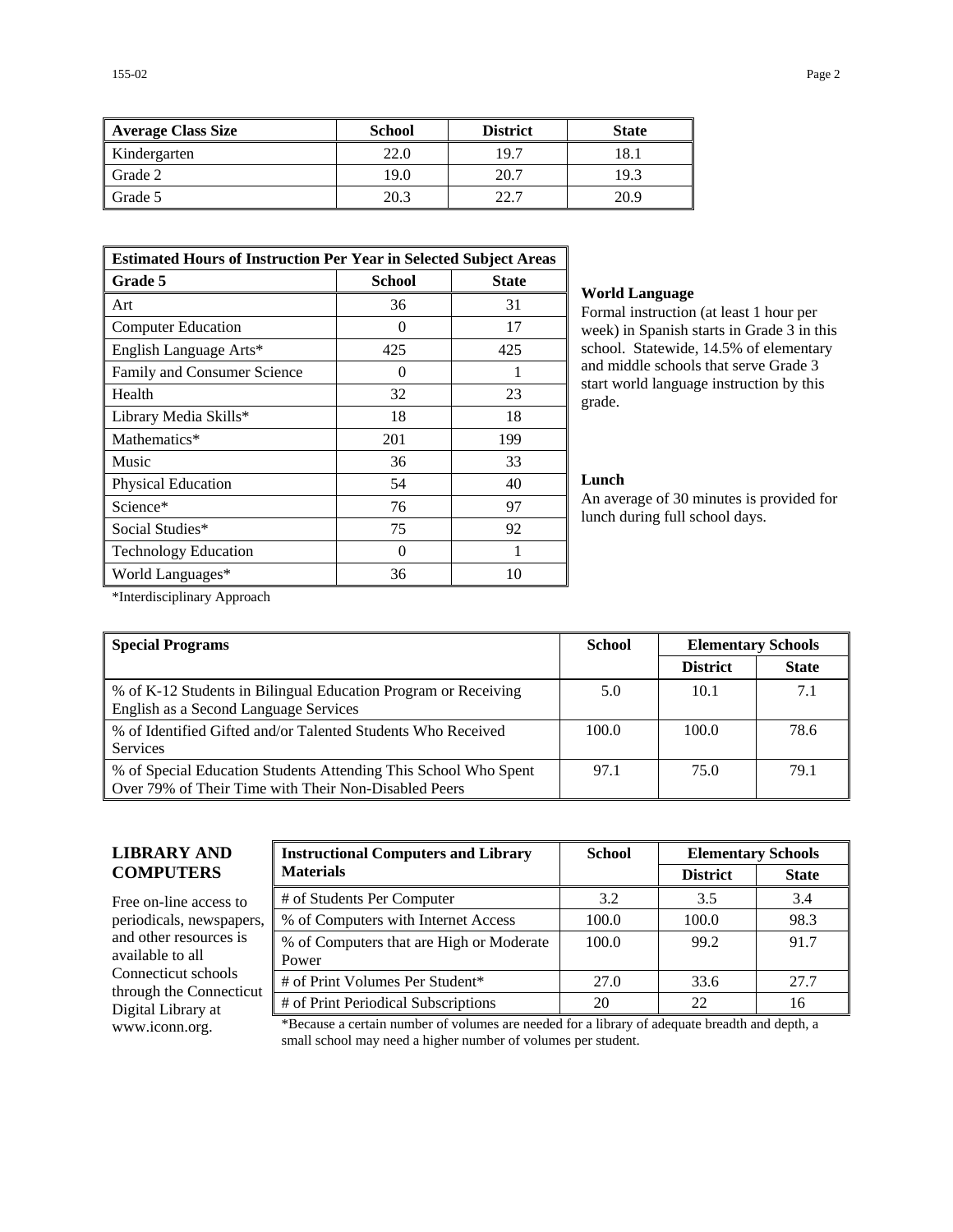### **SCHOOL STAFF**

| <b>Full-Time Equivalent Count of School Staff</b>                               |       |
|---------------------------------------------------------------------------------|-------|
| General Education: Teachers and Instructors                                     | 27.20 |
| Paraprofessional Instructional Assistants                                       | 4.00  |
| Special Education: Teachers and Instructors                                     | 4.00  |
| Paraprofessional Instructional Assistants                                       | 6.00  |
| Library/Media Specialists and Assistants                                        | 1.50  |
| Administrators, Coordinators, and Department Chairs                             | 1.00  |
| Instructional Specialists Who Support Teachers (e.g., subject area specialists) | 1.00  |
| Counselors, Social Workers, and School Psychologists                            | 1.30  |
| <b>School Nurses</b>                                                            | 1.00  |
| Other Staff Providing Non-Instructional Services and Support                    | 8.00  |

the full-time uivalent count, staff members working rt-time in the hool are counted as raction of full-time. r example, a cher who works lf-time in a school ntributes  $0.50$  to the nool's staff count.

| <b>School</b><br><b>Teachers and Instructors</b>     |      | <b>Elementary Schools</b> |              |
|------------------------------------------------------|------|---------------------------|--------------|
|                                                      |      | <b>District</b>           | <b>State</b> |
| Average Number of Years of Experience in Education   | 9.9  | 11.4                      | 13.2         |
| % with Master's Degree or Above                      | 75.7 | 78.1                      | 77.9         |
| Attendance, 2006-07: Average # of Days Absent Due to | 7.3  | 6.3                       | 8.7          |
| Illness or Personal Time                             |      |                           |              |
| % Assigned to Same School the Previous Year          | 64.9 | 68.2                      | 72.5         |

#### **HOME AND SCHOOL COMMUNICATION AND SUPPORT**

**Teacher E-Mail Addresses:** All teachers at this school have been issued e-mail addresses.

The following narrative about how this school promotes and supports parental involvement was submitted by this school.

At Braeburn School, we are committed to encouraging and supporting each family's involvement in their child's education. Teachers begin the year by making introductory phone calls to parents prior to the opening of school to establish a connection with each family and gather information from parents about each individual child's needs. Teachers maintain contact with parents and families regularly throughout the year via classroom newsletters, weekly e-mail messages, communication logs and other means. While opportunities for parent-teacher conferences always exist, teachers formally review the progress of each child twice during the school year by meeting with parents during our scheduled conference weeks. Through the use of interactive homework assignments and weekly homework folders, teachers strive to inform parents about the curriculum and engage parents in their children's learning at home.

Our bi-weekly school newsletter keeps families informed of ongoing school initiatives and invites their participation in school-related events. We offer a variety of workshops for parents that support the academic and social-emotional aspects of the curriculum. Last year parents attended workshops relating to emergent literacy, reading at home, helping children organize for success, discipline strategies, and Internet safety. A growing collection of parent resources is available for loan to parents in our school media center.

The Braeburn parent community is a significant asset to our school. Our active parent organization works closely with the staff to sponsor a variety of activities for families that support our school. These include family fun nights, a reading challenge, bingo and game nights, performances by special artists, and significant fund raising efforts. In addition, they successfully recruit an extensive cadre of parent volunteers who provide regular support to classrooms and the special areas during the school day and for special events throughout the school year. This year, Braeburn parents assisted us greatly in initiating the development of an outdoor learning area in the woods adjacent to our school. We regularly seek and respond to feedback from parents using surveys and other means, and rely on this feedback to improve our work with the students and foster a welcoming school atmosphere.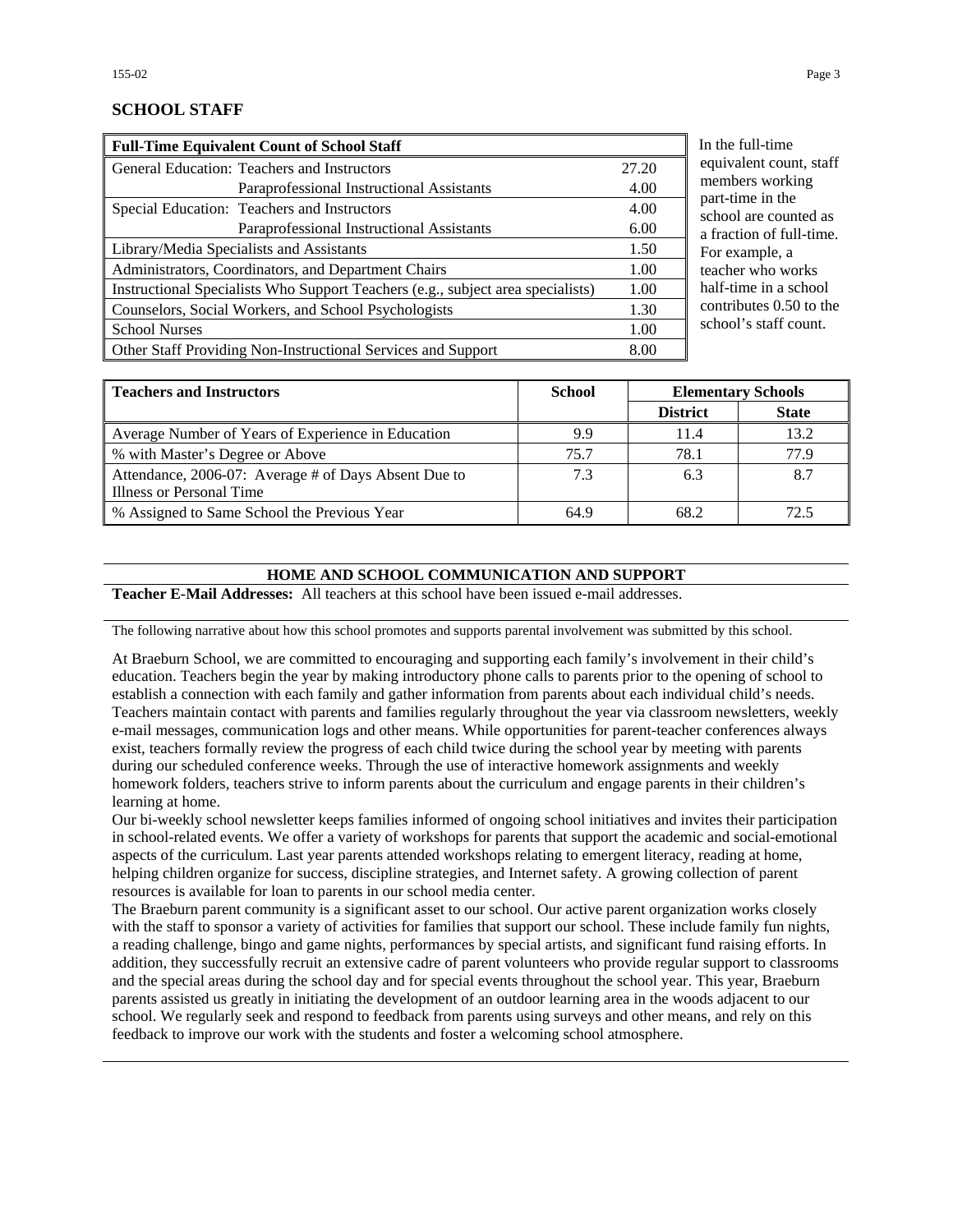| <b>Student Race/Ethnicity</b>              |     |      |  |  |  |  |
|--------------------------------------------|-----|------|--|--|--|--|
| <b>Race/Ethnicity</b><br>Number<br>Percent |     |      |  |  |  |  |
| American Indian                            |     | 0.0  |  |  |  |  |
| Asian American                             | 29  | 6.6  |  |  |  |  |
| <b>Black</b>                               | 25  | 5.7  |  |  |  |  |
| Hispanic                                   | 45  | 10.2 |  |  |  |  |
| White                                      | 341 | 77.5 |  |  |  |  |
| <b>Total Minority</b>                      | 99  | 22.5 |  |  |  |  |

## **SCHOOL DIVERSITY**

#### **Percent of Minority Professional Staff:** 0.0%

**Open Choice:** 20 students attended this school as part of the Open Choice program. Open Choice brings students from urban areas to attend school in suburban or rural towns, and students from non-urban areas to attend city schools.

**Non-English Home Language**: 10.7% of this school's students (excluding prekindergarten students) come from homes where English is not the primary language. The number of non-English home languages is 19.

#### **EFFORTS TO REDUCE RACIAL, ETHNIC, AND ECONOMIC ISOLATION**

Below is the description submitted by this school of how it provides educational opportunities for its students to interact with students and teachers from diverse racial, ethnic, and economic backgrounds.

Braeburn School participates in the Capitol Region Education Council (CREC) Open Choice Program, accepting children from the city of Hartford into every grade. Braeburn staff members participate in professional development opportunities offered by CREC and develop outreach programs for the Open Choice students and their families. An orientation program is offered for families new to our school. Our parent organization collaborates with teachers and staff to recruit host families to work closely with families in the Open Choice Program with the aim of increasing each family's affiliation with the school and facilitating opportunities for their involvement in a variety of aspects of the school life.

Opportunities exist for all students to increase their understanding and appreciation of the diversity of individuals and cultures through specific curriculum-based units, research projects, community-sponsored cultural performances, assemblies and enrichment opportunities. Our students study the cultures of Mexico, Africa, Japan, and the Caribbean during their first four years in school. Beginning in third grade, students study Spanish through our WLES program. Parent sponsored activities, such as our international potluck dinner, celebrate the diversity within our community. We emphasize Character Education initiatives in every classroom using programs such as Second Step, the Responsive Classroom model and Discipline with Love and Logic in order to establish a strong sense of community and generate attitudes of respect among students. Cross-grade level buddy classrooms foster strong connections between and among students at different grades. A variety of student-initiated service projects and our Braeburn Care Team enable our students and their families to provide outreach to and support the needs of the greater community. As a staff we continue to increase our own understanding of cultural and economic diversity by participating in staff development workshops, study groups and monthly collaborative work related to this topic.

# **STUDENT PERFORMANCE AND BEHAVIOR**

| <b>Physical Fitness: % Reaching</b><br><b>Health Standard on All Four Tests*</b> | <b>School</b> | <b>District</b> | <b>State</b> | % of Schools in State with Equal or<br><b>Lower Percent Reaching Standard</b> |
|----------------------------------------------------------------------------------|---------------|-----------------|--------------|-------------------------------------------------------------------------------|
| Grade 4                                                                          | 36.3          | 40.9            | 33.8         | 58.5                                                                          |
| Grade 6                                                                          | N/A           | N/A             | N/A          | N/A                                                                           |

\*Includes tests for flexibility, abdominal strength and endurance, upper-body strength and aerobic endurance.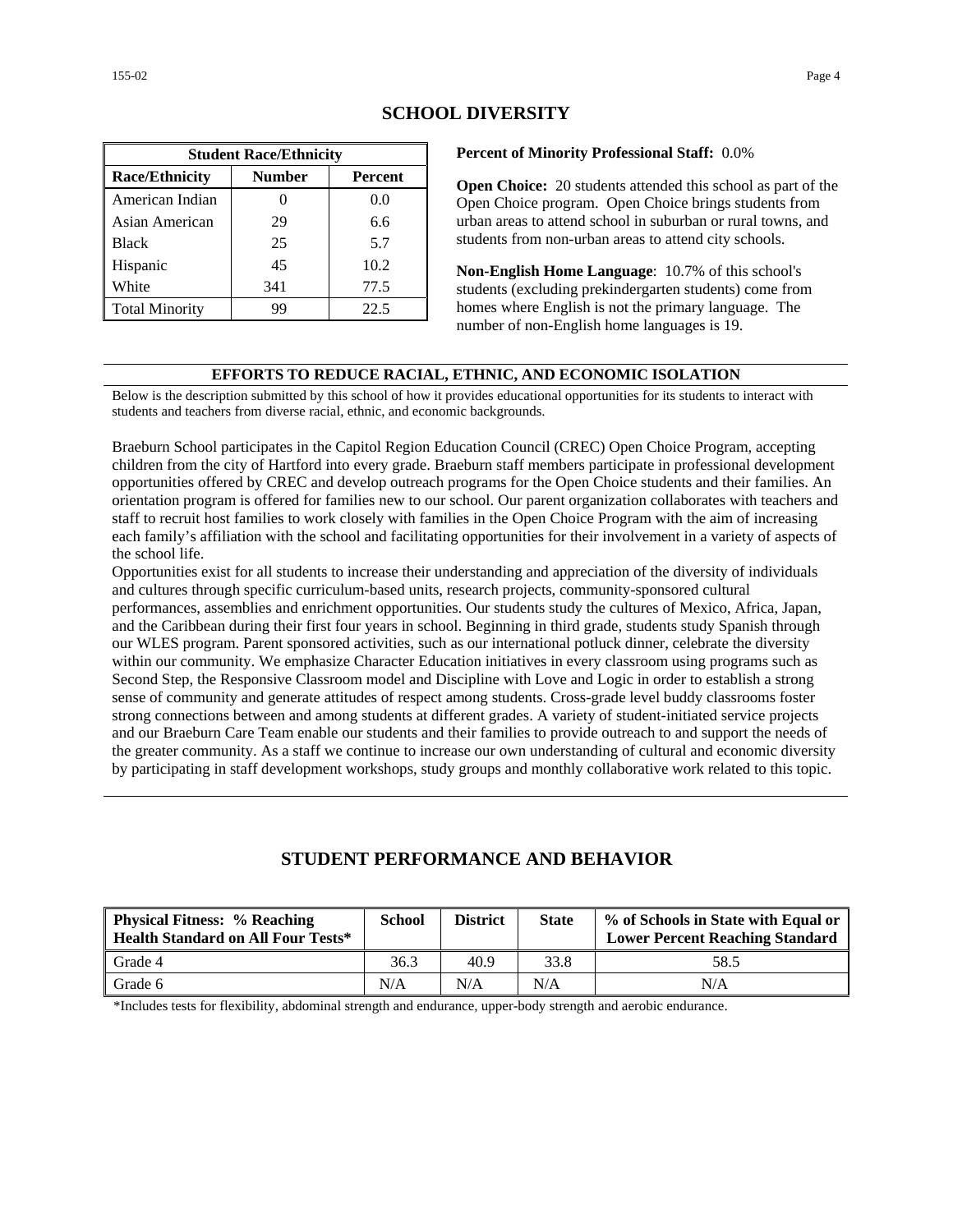| <b>Grade and CMT</b><br><b>Subject Area</b> | <b>School</b> | <b>District</b> | <b>State</b> | % of Schools in State<br>with Equal or Lower<br><b>Percent Meeting Goal</b> | These results reflect<br>the performance of |
|---------------------------------------------|---------------|-----------------|--------------|-----------------------------------------------------------------------------|---------------------------------------------|
| Grade 3 Reading                             | 78.4          | 65.1            | 52.0         | 92.2                                                                        | students with                               |
| Writing                                     | 89.2          | 76.0            | 63.4         | 97.4                                                                        | scoreable tests who<br>were enrolled in the |
| <b>Mathematics</b>                          | 84.0          | 71.9            | 60.0         | 90.9                                                                        | district at the time of                     |
| Grade 4 Reading                             | 86.6          | 70.7            | 55.9         | 97.0                                                                        | testing, regardless of                      |
| Writing                                     | 78.0          | 71.0            | 62.9         | 75.8                                                                        | the length of time                          |
| <b>Mathematics</b>                          | 75.9          | 71.7            | 60.3         | 74.9                                                                        | they were enrolled<br>in the district.      |
| Grade 5 Reading                             | 71.7          | 71.6            | 62.2         | 64.3                                                                        | Results for fewer                           |
| Writing                                     | 75.0          | 75.2            | 64.5         | 66.4                                                                        | than 20 students are                        |
| <b>Mathematics</b>                          | 75.0          | 78.6            | 65.9         | 65.6                                                                        | not presented.                              |
| Science                                     | 63.3          | 62.5            | 54.9         | 61.9                                                                        |                                             |
| Grade 6 Reading                             | N/A           | N/A             | N/A          | N/A                                                                         |                                             |
| Writing                                     | N/A           | N/A             | N/A          | N/A                                                                         |                                             |
| <b>Mathematics</b>                          | N/A           | N/A             | N/A          | N/A                                                                         |                                             |

**Connecticut Mastery Test, Fourth Generation, % Meeting State Goal.** The Goal level is more demanding than the Proficient level, but not as high as the Advanced level, reported in the No Child Left Behind Report Cards.

For more detailed CMT results, go to [www.ctreports.](http://www.ctreports/)

To see the NCLB Report Card for this school, go to [www.sde.ct.gov](http://www.sde.ct.gov/) and click on "No Child Left Behind."

| <b>Student Attendance</b> | School | <b>District Elementary Sch.</b> | <b>State Elementary Sch.</b> |
|---------------------------|--------|---------------------------------|------------------------------|
| % Present on October 1    | 95.9   | 97.3                            | 96.4                         |

#### **Disciplinary Offenses**

Disciplinary offenses committed by students include all serious offenses, offenses involving drugs, alcohol, or tobacco, and all incidents resulting in suspension or expulsion. In the 2006-07 school year, 5 students were responsible for these incidents. These students represent 1.2% of the estimated number of students who attended this school at some point during the 2006-07 school year. For more information and data on disciplinary offenses, go to [www.sde.ct.gov](http://www.sde.ct.gov/), click on "CEDaR" and then on "Student Data."

| <b>Number of Incidents by Disciplinary Offense Category, 2006-07</b> |                             |                       |
|----------------------------------------------------------------------|-----------------------------|-----------------------|
| <b>Offense Category</b>                                              | <b>Location of Incident</b> |                       |
|                                                                      | <b>School</b>               | <b>Other Location</b> |
| Violent Crimes Against Persons                                       | 0                           |                       |
| <b>Sexually Related Behavior</b>                                     |                             |                       |
| Personally Threatening Behavior                                      |                             |                       |
| Theft                                                                | 0                           |                       |
| Physical/Verbal Confrontation                                        |                             |                       |
| Fighting/Battery                                                     | 5                           |                       |
| <b>Property Damage</b>                                               | $\mathbf{r}$                | 0                     |
| Weapons                                                              |                             |                       |
| Drugs/Alcohol/Tobacco                                                | $\Omega$                    |                       |
| <b>School Policy Violations</b>                                      | っ                           |                       |
| Total                                                                | 8                           |                       |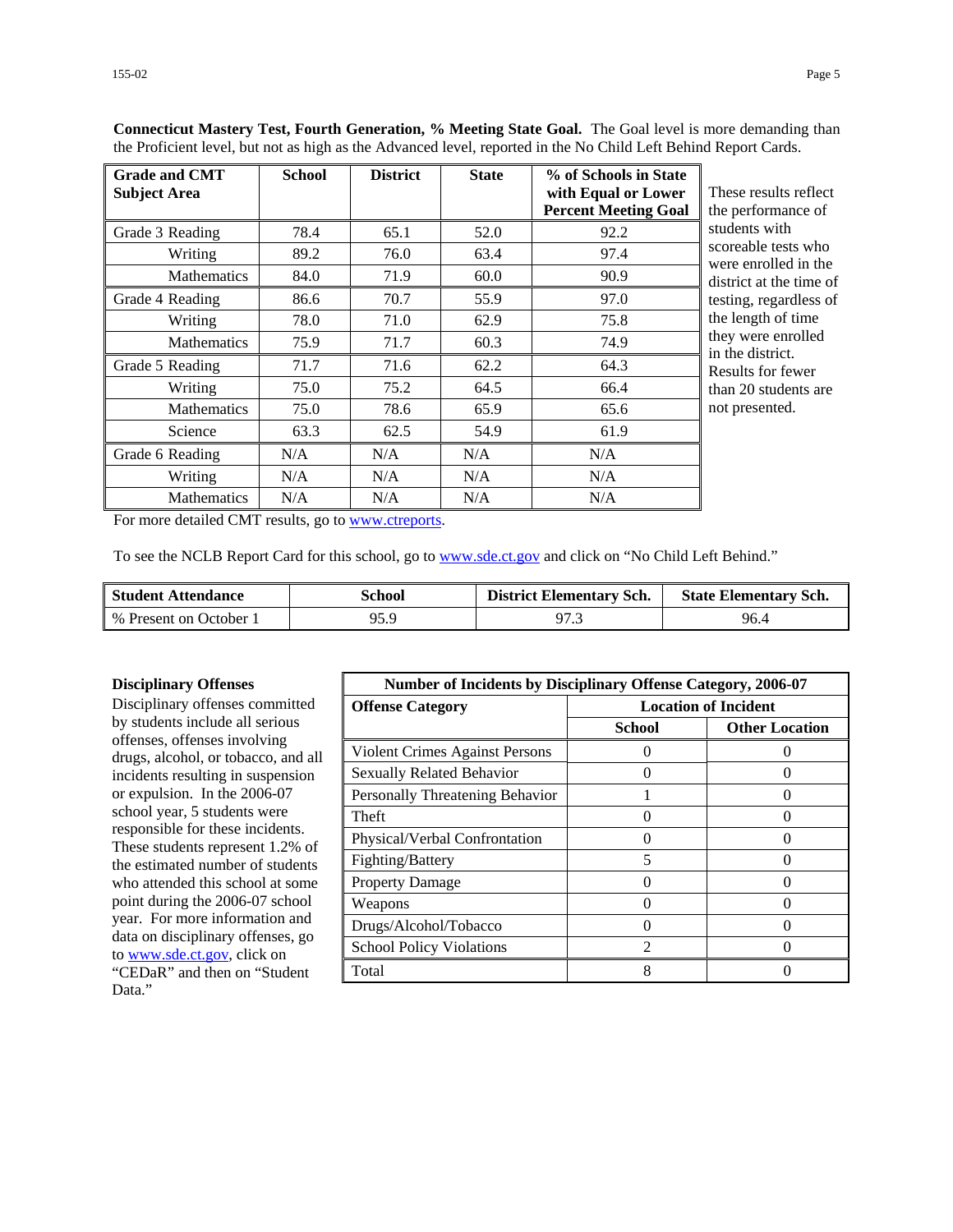The following narrative was submitted by this school.

We use the ongoing collection and analysis of student performance data as the basis for determining the effectiveness of our instruction and identifying building needs. Our progress toward the achievement of our building goals is reviewed by the staff periodically throughout the school year and priorities are set each year as the summative progress of our students is reviewed.

In addition to our continued implementation of revised district wide programs in science and social studies, our focus over the past year has been to strengthen our delivery of math instruction for students at all levels, with a specific emphasis on effectively differentiating math instruction for students in every grade. This included creating common pre-and post tests, designing math stations and implementing differentiated small group math instruction in each classroom. In addition, staff participated in professional development related to this area used Excel software to track and analyze performance data and measure the impact of their instruction. As a result of our efforts, an average of approximately 79% of our students reached mastery in mathematics on district and state assessments. We continue to focus on the performance of students within the subgroups of our population. Grade level teams work collaboratively to design and organize instruction that targets students in the proficient band in order to move more of these students toward goal in each performance area. Our staff continues to explore and use a variety of assistive technology and other related software to better facilitate instruction and productivity for students with special learning needs. As home to the district's Learning Center Program for students with severe emotional or behavioral needs, we again conducted a review of our service delivery model and made recommendations for minor revisions to the protocols and procedures of this program in order to better respond to the social, emotional and academic needs of the participating students and maximize their inclusion in the regular classroom setting. We continue to focus our school improvement efforts on specific areas of academic achievement, as determined by the performance of our students, as well as character education initiatives that contribute to the cultivation of a strong climate of respect within the school community.

#### **SUPPLEMENTAL SCHOOL INFORMATION**

The space below was optionally used by this school to describe aspects of the school not presented elsewhere in the profile.

In addition to demonstrating high academic performance, the students at Braeburn School excel in athletics and the visual and performing arts. Nearly all fourth and fifth grade students elect to participate in band, orchestra and choir. Many are chosen to perform in the district's elite Inter-Elementary performing groups or have their art work included in our prestigious town wide exhibits. Last year, three of our students performed in the National Children's Choir. Several of our fifth graders earned ribbons and set records in the district's town wide track and field events. Our active Student Council is comprised of elected student representatives from the third, fourth and fifth grades. These students demonstrate strong leadership and citizenship, and make positive contributions to our school community while modeling the principles of democracy for their peers. Throughout the year, they planned and implemented a variety of fund-raising and charitable events to benefit local organizations, families in need, and the community at large.

Through successful grant-writing efforts, individual staff members at Braeburn have acquired the necessary funding to implement a variety of unique and enriching programs for our students. These included a multi-day visit by author Suzy Kline who conducted grade level presentations and writing workshops for students, a series of classroom enrichment experiences for kindergarteners, the acquisition of a Dance Dance Revolution system to promote health, fitness and sensory integration needs, and a variety of other academic enrichment projects. Our staff members continue to seek new and innovative ways to incorporate technology into their daily instruction. SMART Boards are available to every teacher and are used widely throughout the school. The Braeburn community is one in which members are passionate about their school. Individuals take pride in their involvement here and maintain high standards for performance, academically and socially.